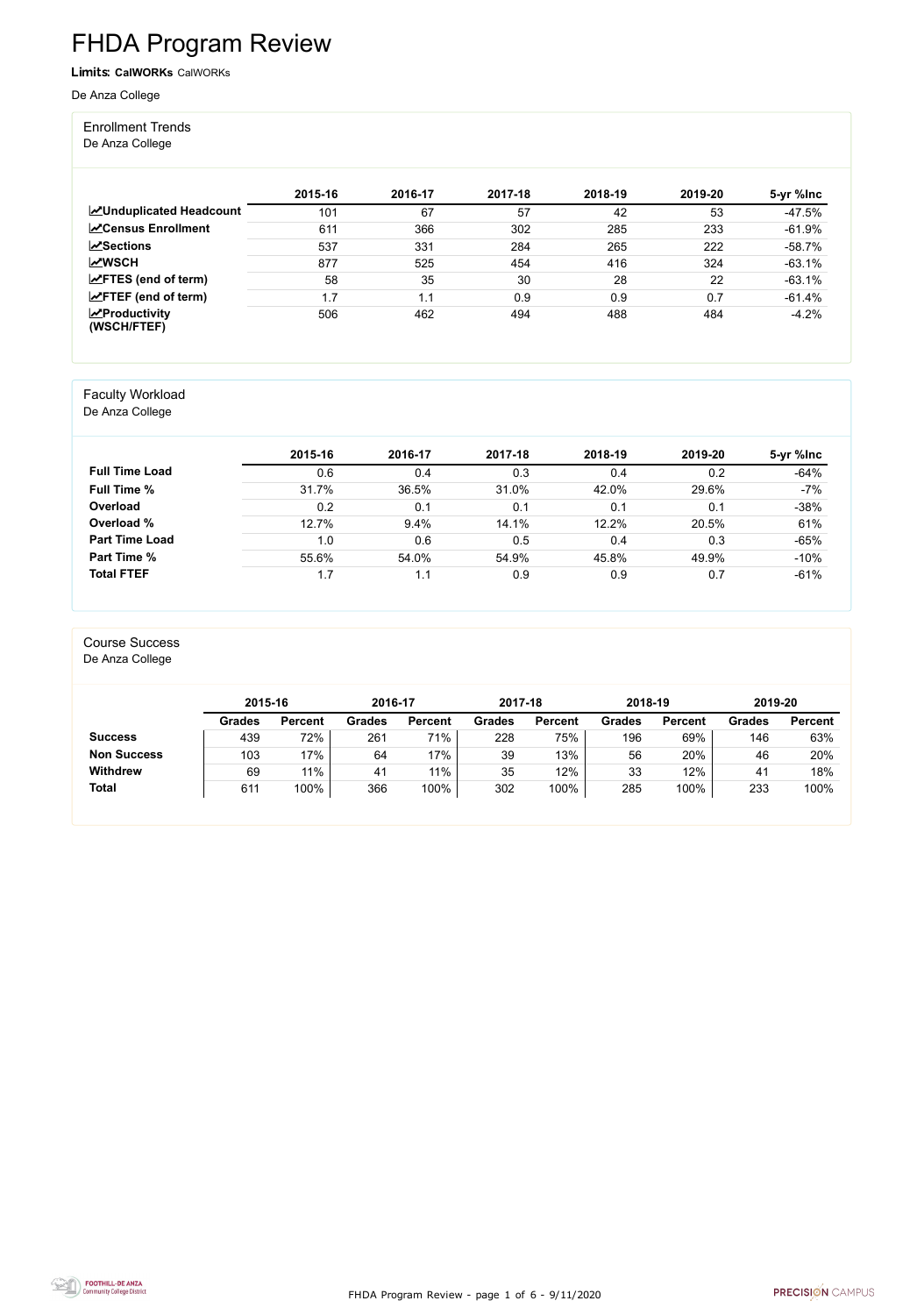FHDA Program Review - page 2 of 6 - 9/11/2020



### Course Success for African American, Latinx, and Filipinx Students

#### Course Success for Asian, Native American, Pacific Islander, White, and Decline to State Students

|                    |               | 2015-16        |               | 2016-17        | 2017-18       |                | 2018-19       |                | 2019-20 |                |
|--------------------|---------------|----------------|---------------|----------------|---------------|----------------|---------------|----------------|---------|----------------|
|                    | <b>Grades</b> | <b>Percent</b> | <b>Grades</b> | <b>Percent</b> | <b>Grades</b> | <b>Percent</b> | <b>Grades</b> | <b>Percent</b> | Grades  | <b>Percent</b> |
| <b>Success</b>     | 266           | 68%            | 168           | 71%            | 131           | 74%            | 95            | 65%            | 82      | 57%            |
| <b>Non Success</b> | 82            | 21%            | 45            | 19%            | 25            | 14%            | 30            | 21%            | 31      | 22%            |
| <b>Withdrew</b>    | 43            | 11%            | 25            | 11%            | 21            | 12%            | 21            | 14%            | 31      | 22%            |
| <b>Total</b>       | 391           | 100%           | 238           | 100%           | 177           | 100%           | 146           | 100%           | 144     | 100%           |

|                    | 2015-16       |                | 2016-17       |                | 2017-18       |                | 2018-19       |                | 2019-20       |                |
|--------------------|---------------|----------------|---------------|----------------|---------------|----------------|---------------|----------------|---------------|----------------|
|                    | <b>Grades</b> | <b>Percent</b> | <b>Grades</b> | <b>Percent</b> | <b>Grades</b> | <b>Percent</b> | <b>Grades</b> | <b>Percent</b> | <b>Grades</b> | <b>Percent</b> |
| <b>Success</b>     | 173           | 79%            | 93            | 73%            | 97            | 78%            | 101           | 73%            | 64            | 72%            |
| <b>Non Success</b> | 21            | 10%            | 19            | 15%            | 14            | 11%            | 26            | 19%            | 15            | 17%            |
| <b>Withdrew</b>    | 26            | 12%            | 16            | 13%            | 14            | 11%            | 12            | 9%             | 10            | 11%            |
| <b>Total</b>       | 220           | 100%           | 128           | 100%           | 125           | 100%           | 139           | 100%           | 89            | 100%           |
|                    |               |                |               |                |               |                |               |                |               |                |

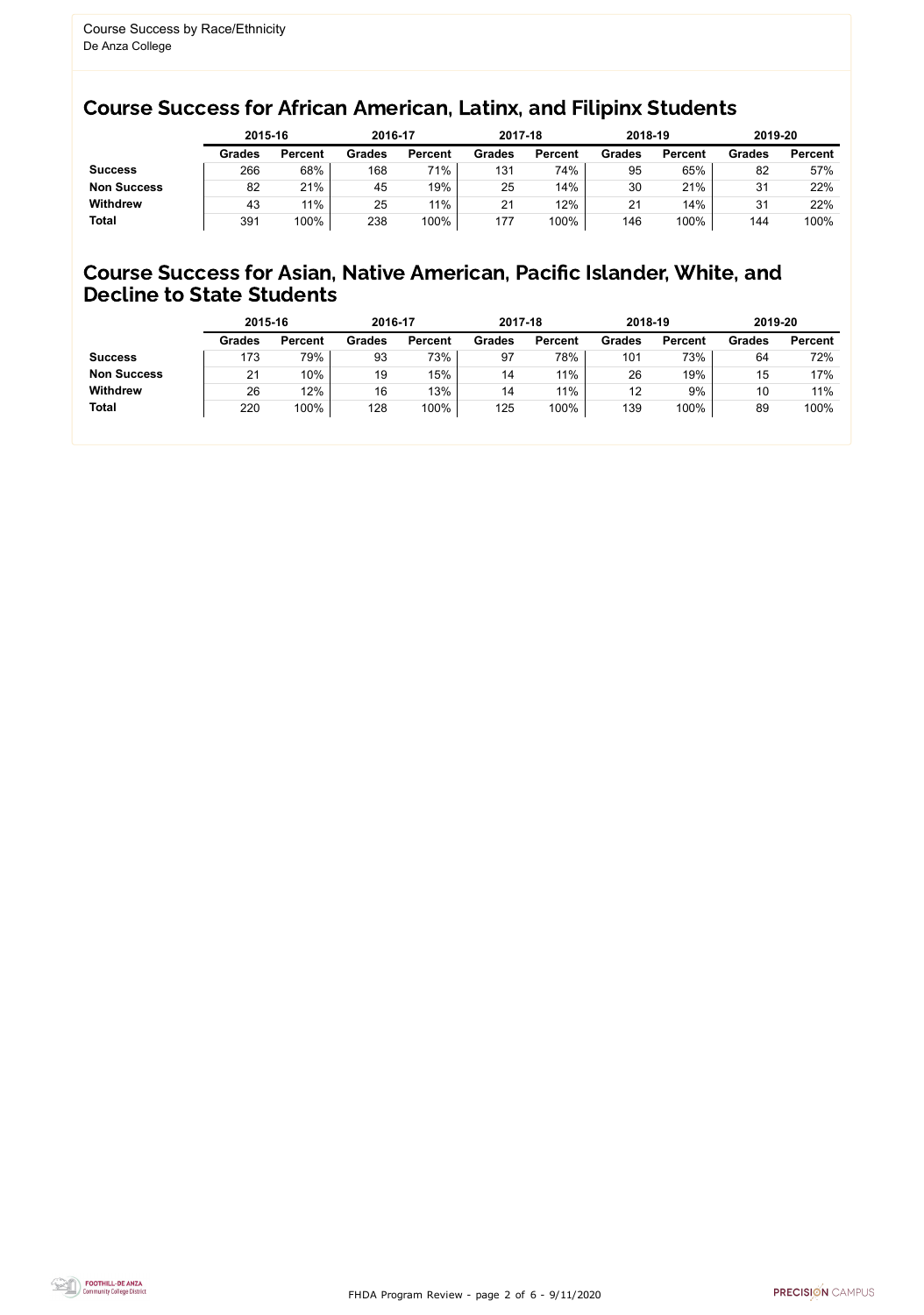FHDA Program Review - page 3 of 6 - 9/11/2020



Some courses may continue to be listed but no longer have data due to renumbering or because the course was not offered in the past five years.



### by Gender

|              | 2015-16 |                | 2016-17 |                | 2017-18 |                | 2018-19 |                | 2019-20 |                |
|--------------|---------|----------------|---------|----------------|---------|----------------|---------|----------------|---------|----------------|
|              | Enr     | <b>Percent</b> | Enr     | <b>Percent</b> | Enr     | <b>Percent</b> | Enr     | <b>Percent</b> | Enr     | <b>Percent</b> |
| Female       | 546     | 89%            | 324     | 89%            | 270     | 89%            | 254     | 89%            | 223     | 96%            |
| <b>Male</b>  | 65      | 11%            | 42      | 11%            | 32      | 11%            | 31      | 11%            | 10      | 4%             |
| <b>Total</b> | 611     | 100%           | 366     | 100%           | 302     | 100%           | 285     | 100%           | 233     | 100%           |

### by Ethnicity

|                         | 2015-16 |                |     | 2016-17        |     | 2017-18        | 2018-19 |                | 2019-20 |                |
|-------------------------|---------|----------------|-----|----------------|-----|----------------|---------|----------------|---------|----------------|
|                         | Enr     | <b>Percent</b> | Enr | <b>Percent</b> | Enr | <b>Percent</b> | Enr     | <b>Percent</b> | Enr     | <b>Percent</b> |
| <b>African American</b> | 30      | 5%             | 28  | 8%             | 18  | 6%             | 27      | 9%             | 22      | 9%             |
| Asian                   | 50      | 8%             | 23  | $6\%$          | 28  | 9%             | 48      | 17%            | 38      | 16%            |
| <b>Filipinx</b>         | 19      | 3%             | 0   | 0%             | 12  | 4%             | 8       | 3%             | 3       | $1\%$          |
| Latinx                  | 342     | 56%            | 210 | 57%            | 147 | 49%            | 111     | 39%            | 119     | 51%            |
| <b>Native American</b>  |         | $0\%$          | 21  | 6%             | 0   | $0\%$          | 3       | $1\%$          | 0       | $0\%$          |
| <b>Pacific Islander</b> | 12      | 2%             |     | 2%             | 10  | 3%             | 9       | 3%             | 8       | 3%             |
| White                   | 150     | 25%            | 76  | 21%            | 87  | 29%            | 79      | 28%            | 43      | 18%            |
| <b>Decline to State</b> |         | $1\%$          |     | 0%             | 0   | $0\%$          | 0       | $0\%$          |         | $0\%$          |
| <b>Total</b>            | 611     | 100%           | 366 | 100%           | 302 | 100%           | 285     | 100%           | 233     | 100%           |

## by Age

|              | 2015-16 |                |     | 2016-17        |     | 2017-18        | 2018-19 |                | 2019-20 |                |
|--------------|---------|----------------|-----|----------------|-----|----------------|---------|----------------|---------|----------------|
|              | Enr     | <b>Percent</b> | Enr | <b>Percent</b> | Enr | <b>Percent</b> | Enr     | <b>Percent</b> | Enr     | <b>Percent</b> |
| 19 or less   | 23      | 4%             | 6   | 2%             | ◠   | $1\%$          |         | $0\%$          |         | 0%             |
| $20 - 24$    | 158     | 26%            | 76  | 21%            | 68  | 23%            | 55      | 19%            | 34      | 15%            |
| 25-39        | 365     | 60%            | 250 | 68%            | 197 | 65%            | 173     | 61%            | 160     | 69%            |
| $40 +$       | 65      | 11%            | 34  | 9%             | 35  | 12%            | 57      | 20%            | 39      | 17%            |
| <b>Total</b> | 611     | 100%           | 366 | 100%           | 302 | 100%           | 285     | 100%           | 233     | 100%           |

### by Education Level

|                           | 2015-16 |                | 2016-17 |                |     | 2017-18        | 2018-19 |                | 2019-20 |                |
|---------------------------|---------|----------------|---------|----------------|-----|----------------|---------|----------------|---------|----------------|
|                           | Enr     | <b>Percent</b> | Enr     | <b>Percent</b> | Enr | <b>Percent</b> | Enr     | <b>Percent</b> | Enr     | <b>Percent</b> |
| <b>Bachelor or higher</b> | 30      | 5%             | 23      | 6%             | 10  | 3%             |         | 3%             |         | $1\%$          |
| <b>Associate</b>          | 22      | 4%             | 10      | 3%             | 19  | 6%             | 25      | 9%             |         | 4%             |
| <b>HS/Equivalent</b>      | 541     | 89%            | 329     | 90%            | 273 | 90%            | 251     | 88%            | 219     | 94%            |
| <b>All Other</b>          | 18      | 3%             | 4       | $1\%$          |     | 0%             |         | $0\%$          |         | $1\%$          |
| <b>Total</b>              | 611     | 100%           | 366     | 100%           | 302 | 100%           | 285     | 100%           | 233     | 100%           |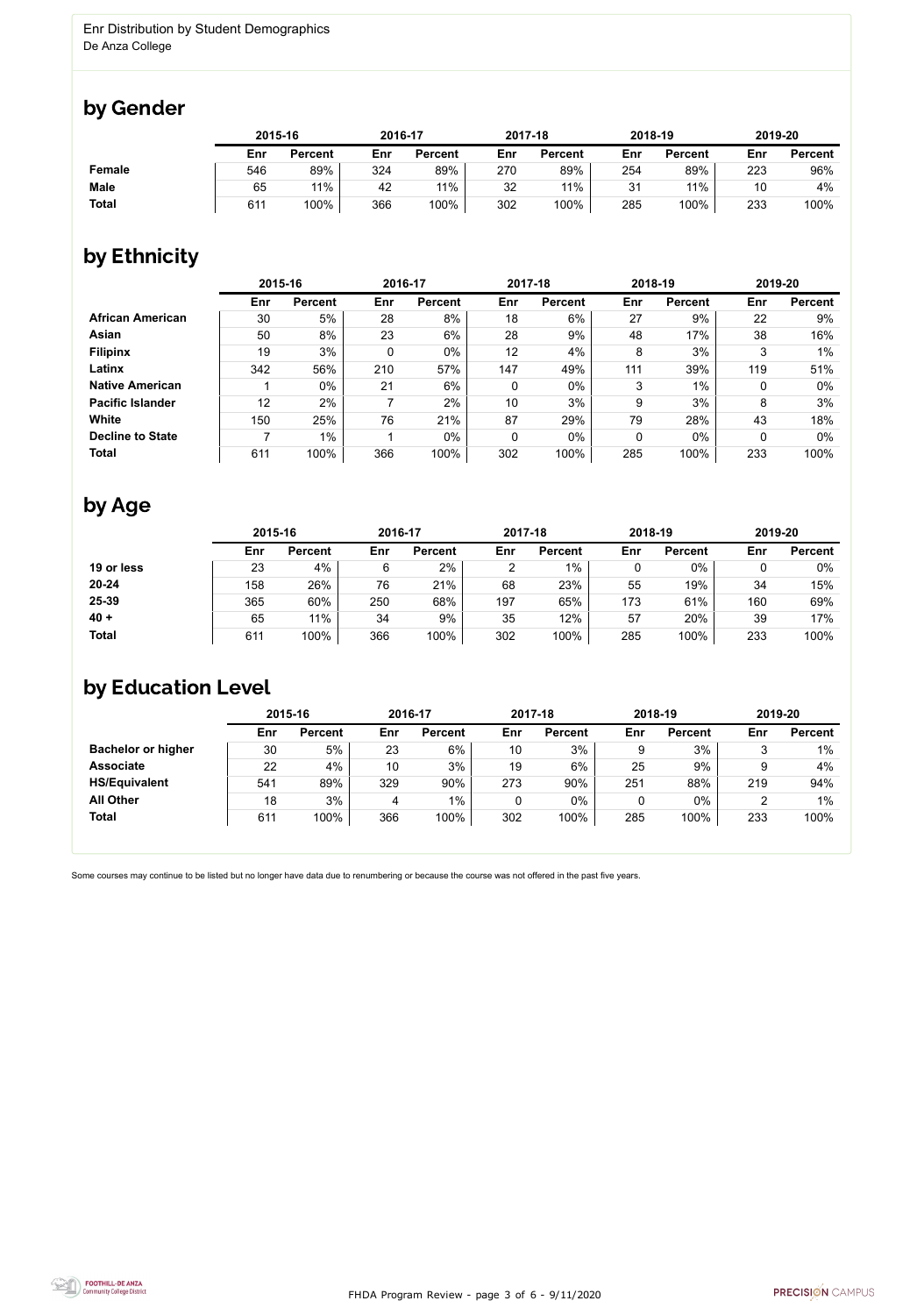FHDA Program Review - page 4 of 6 - 9/11/2020



#### Success Rates by Gender De Anza College

**2019-20 Success Non Success Withdrew Total Grades Percent Grades Percent Grades Percent Grades Percent Female** 141 63% 43 19% 39 17% 223 100% **Male** 5 50% | 3 30% | 2 20% | 10 100% **All** 146 63% 46 20% 41 18% 233 100%

|               | 2018-19        |                |               |                                       |               |                |               |                |  |  |  |  |
|---------------|----------------|----------------|---------------|---------------------------------------|---------------|----------------|---------------|----------------|--|--|--|--|
|               | <b>Success</b> |                |               | <b>Withdrew</b><br><b>Non Success</b> |               |                | <b>Total</b>  |                |  |  |  |  |
|               | <b>Grades</b>  | <b>Percent</b> | <b>Grades</b> | <b>Percent</b>                        | <b>Grades</b> | <b>Percent</b> | <b>Grades</b> | <b>Percent</b> |  |  |  |  |
| <b>Female</b> | 175            | 69%            | 52            | 20%                                   | 27            | 11%            | 254           | 100%           |  |  |  |  |
| <b>Male</b>   | 21             | 68%            | 4             | 13%                                   | 6             | 19%            | 31            | 100%           |  |  |  |  |
| All           | 196            | 69%            | 56            | 20%                                   | 33            | 12%            | 285           | 100%           |  |  |  |  |

|               | 2017-18                              |                |               |                |                 |                |               |                |  |  |  |  |  |
|---------------|--------------------------------------|----------------|---------------|----------------|-----------------|----------------|---------------|----------------|--|--|--|--|--|
|               | <b>Non Success</b><br><b>Success</b> |                |               |                | <b>Withdrew</b> |                | <b>Total</b>  |                |  |  |  |  |  |
|               | <b>Grades</b>                        | <b>Percent</b> | <b>Grades</b> | <b>Percent</b> | <b>Grades</b>   | <b>Percent</b> | <b>Grades</b> | <b>Percent</b> |  |  |  |  |  |
| <b>Female</b> | 203                                  | 75%            | 38            | 14%            | 29              | 11%            | 270           | 100%           |  |  |  |  |  |
| <b>Male</b>   | 25                                   | 78%            |               | 3%             | 6               | 19%            | 32            | 100%           |  |  |  |  |  |
| <b>All</b>    | 228                                  | 75%            | 39            | 13%            | 35              | 12%            | 302           | 100%           |  |  |  |  |  |

|             | 2016-17        |                    |                 |                |               |                |               |                |  |  |  |  |  |
|-------------|----------------|--------------------|-----------------|----------------|---------------|----------------|---------------|----------------|--|--|--|--|--|
|             | <b>Success</b> | <b>Non Success</b> | <b>Withdrew</b> |                | <b>Total</b>  |                |               |                |  |  |  |  |  |
|             | <b>Grades</b>  | <b>Percent</b>     | <b>Grades</b>   | <b>Percent</b> | <b>Grades</b> | <b>Percent</b> | <b>Grades</b> | <b>Percent</b> |  |  |  |  |  |
| Female      | 222            | 69%                | 64              | 20%            | 38            | 12%            | 324           | 100%           |  |  |  |  |  |
| <b>Male</b> | 39             | 93%                |                 | 0%             |               | 7%             | 42            | 100%           |  |  |  |  |  |
| All         | 261            | 71%                | 64              | 17%            | 41            | 11%            | 366           | 100%           |  |  |  |  |  |

|               | 2015-16        |                |                    |                |                 |                |               |                |  |
|---------------|----------------|----------------|--------------------|----------------|-----------------|----------------|---------------|----------------|--|
|               | <b>Success</b> |                | <b>Non Success</b> |                | <b>Withdrew</b> |                | <b>Total</b>  |                |  |
|               | <b>Grades</b>  | <b>Percent</b> | <b>Grades</b>      | <b>Percent</b> | <b>Grades</b>   | <b>Percent</b> | <b>Grades</b> | <b>Percent</b> |  |
| <b>Female</b> | 384            | 70%            | 96                 | 18%            | 66              | 12%            | 546           | 100%           |  |
| <b>Male</b>   | 55             | 85%            |                    | 11%            |                 | 5%             | 65            | 100%           |  |
| All           | 439            | 72%            | 103                | 17%            | 69              | 11%            | 611           | 100%           |  |

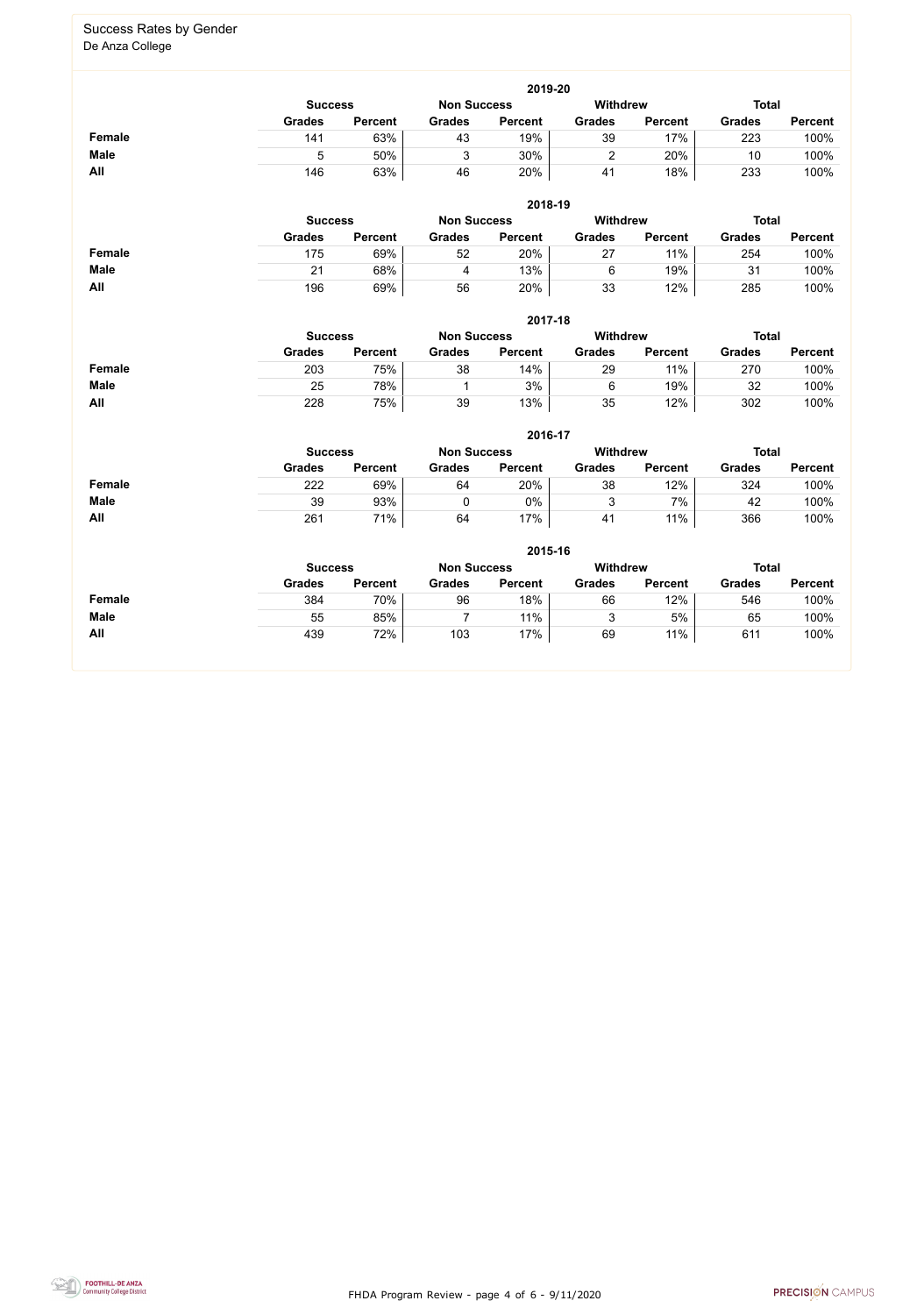FHDA Program Review - page 5 of 6 - 9/11/2020



# Success Rates by Age

De Anza College

|            | 2019-20        |                |               |                    |               |                 |               |                |  |
|------------|----------------|----------------|---------------|--------------------|---------------|-----------------|---------------|----------------|--|
|            | <b>Success</b> |                |               | <b>Non Success</b> |               | <b>Withdrew</b> | <b>Total</b>  |                |  |
|            | <b>Grades</b>  | <b>Percent</b> | <b>Grades</b> | <b>Percent</b>     | <b>Grades</b> | <b>Percent</b>  | <b>Grades</b> | <b>Percent</b> |  |
| 19 or less |                | N/A            | 0             | N/A                | 0             | N/A             | U             | 100%           |  |
| $20 - 24$  | 12             | 35%            | 13            | 38%                | 9             | 26%             | 34            | 100%           |  |
| 25-39      | 104            | 65%            | 31            | 19%                | 25            | 16%             | 160           | 100%           |  |
| $40 +$     | 30             | 77%            | ົ             | 5%                 |               | 18%             | 39            | 100%           |  |
| All        | 146            | 63%            | 46            | 20%                | 41            | 18%             | 233           | 100%           |  |

|            | 2018-19                              |                |               |                |                 |                |               |                |  |  |
|------------|--------------------------------------|----------------|---------------|----------------|-----------------|----------------|---------------|----------------|--|--|
|            | <b>Non Success</b><br><b>Success</b> |                |               |                | <b>Withdrew</b> |                | <b>Total</b>  |                |  |  |
|            | <b>Grades</b>                        | <b>Percent</b> | <b>Grades</b> | <b>Percent</b> | <b>Grades</b>   | <b>Percent</b> | <b>Grades</b> | <b>Percent</b> |  |  |
| 19 or less |                                      | N/A            |               | N/A            | 0               | N/A            |               | 100%           |  |  |
| $20 - 24$  | 27                                   | 49%            | 15            | 27%            | 13              | 24%            | 55            | 100%           |  |  |
| 25-39      | 126                                  | 73%            | 33            | 19%            | 14              | 8%             | 173           | 100%           |  |  |
| $40 +$     | 43                                   | 75%            | 8             | 14%            | 6               | 11%            | 57            | 100%           |  |  |
| All        | 196                                  | 69%            | 56            | 20%            | 33              | 12%            | 285           | 100%           |  |  |

|            | 2017-18                                                                 |                |               |                |               |                |               |                |  |  |
|------------|-------------------------------------------------------------------------|----------------|---------------|----------------|---------------|----------------|---------------|----------------|--|--|
|            | <b>Withdrew</b><br><b>Total</b><br><b>Non Success</b><br><b>Success</b> |                |               |                |               |                |               |                |  |  |
|            | <b>Grades</b>                                                           | <b>Percent</b> | <b>Grades</b> | <b>Percent</b> | <b>Grades</b> | <b>Percent</b> | <b>Grades</b> | <b>Percent</b> |  |  |
| 19 or less |                                                                         | 100%           | 0             | 0%             | 0             | 0%             | າ<br>▵        | 100%           |  |  |
| $20 - 24$  | 49                                                                      | 72%            | 10            | 15%            | 9             | 13%            | 68            | 100%           |  |  |
| 25-39      | 149                                                                     | 76%            | 28            | 14%            | 20            | 10%            | 197           | 100%           |  |  |
| $40 +$     | 28                                                                      | 80%            |               | 3%             | 6             | 17%            | 35            | 100%           |  |  |
| All        | 228                                                                     | 75%            | 39            | 13%            | 35            | 12%            | 302           | 100%           |  |  |

|            | 2016-17                              |                |               |                |               |                |               |                |  |  |
|------------|--------------------------------------|----------------|---------------|----------------|---------------|----------------|---------------|----------------|--|--|
|            | <b>Non Success</b><br><b>Success</b> |                |               | Withdrew       |               |                | <b>Total</b>  |                |  |  |
|            | <b>Grades</b>                        | <b>Percent</b> | <b>Grades</b> | <b>Percent</b> | <b>Grades</b> | <b>Percent</b> | <b>Grades</b> | <b>Percent</b> |  |  |
| 19 or less | 3                                    | 50%            |               | 17%            | ∠             | 33%            | 6             | 100%           |  |  |
| $20 - 24$  | 58                                   | 76%            | 14            | 18%            | 4             | 5%             | 76            | 100%           |  |  |
| 25-39      | 170                                  | 68%            | 48            | 19%            | 32            | 13%            | 250           | 100%           |  |  |
| $40 +$     | 30                                   | 88%            |               | 3%             | 3             | 9%             | 34            | 100%           |  |  |
| All        | 261                                  | 71%            | 64            | 17%            | 41            | 11%            | 366           | 100%           |  |  |

|            |                                      |                |               | 2015-16        |                 |                |               |                |
|------------|--------------------------------------|----------------|---------------|----------------|-----------------|----------------|---------------|----------------|
|            | <b>Non Success</b><br><b>Success</b> |                |               |                | <b>Withdrew</b> |                | <b>Total</b>  |                |
|            | <b>Grades</b>                        | <b>Percent</b> | <b>Grades</b> | <b>Percent</b> | <b>Grades</b>   | <b>Percent</b> | <b>Grades</b> | <b>Percent</b> |
| 19 or less | 20                                   | 87%            | ົ             | 9%             |                 | 4%             | 23            | 100%           |
| $20 - 24$  | 119                                  | 75%            | 29            | 18%            | 10              | 6%             | 158           | 100%           |
| 25-39      | 249                                  | 68%            | 64            | 18%            | 52              | 14%            | 365           | 100%           |
| $40 +$     | 51                                   | 78%            | 8             | 12%            | 6               | 9%             | 65            | 100%           |
| All        | 439                                  | 72%            | 103           | 17%            | 69              | 11%            | 611           | 100%           |